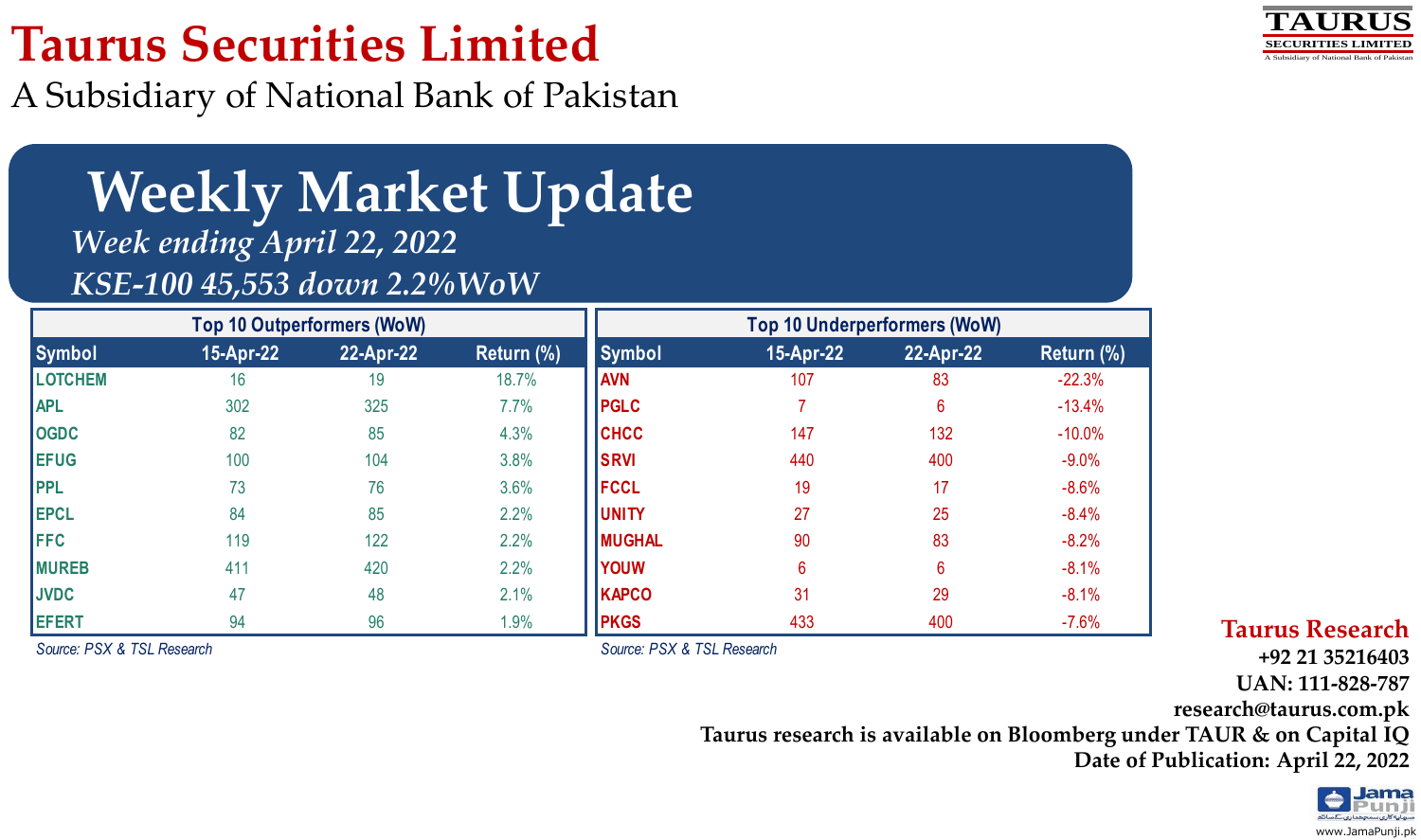

**Friday, April 22, 2022**

# **KSE 100-Index down 2.2%WoW (-1,049 points)**

**Weekly Market Update**

| <b>Weekly Performance</b>                   |        |                        |         |  |  |  |  |  |  |
|---------------------------------------------|--------|------------------------|---------|--|--|--|--|--|--|
| Index<br>22-Apr-22<br>15-Apr-22<br>Change % |        |                        |         |  |  |  |  |  |  |
| <b>KSE - 100</b>                            | 46,602 | 45,553                 | $-2.2%$ |  |  |  |  |  |  |
| KSE - 30                                    | 17,906 | 17,589                 | $-1.8%$ |  |  |  |  |  |  |
| KSE - All Share                             | 31,576 | 31,014                 | $-1.8%$ |  |  |  |  |  |  |
|                                             |        | <b>YTD Performance</b> |         |  |  |  |  |  |  |
| Index<br>31-Dec-21<br>22-Apr-22<br>Change % |        |                        |         |  |  |  |  |  |  |
| <b>KSE - 100</b>                            | 44,596 | 45,553                 | 2.1%    |  |  |  |  |  |  |
| KSE - 30                                    | 17,502 | 17,589                 | 0.5%    |  |  |  |  |  |  |
| KSE - All Share                             | 30,727 | 31,014                 | 0.9%    |  |  |  |  |  |  |

*Source: PSX & TSL Research*

### **Economic Bulletin:**

- + IMF foresees Pakistan"s economic growth at 4.2% in FY23.
- − CPPA has sought an increase of PKR 3.16/unit for Mar"22 under FCA.
- − PTI Government borrowed USD 49.2Bn in its 45-month stint.
- − Bitter pill of PKR 20 rise in petrol-diesel prices under consideration.
- − Pakistan's trade gap rose by 12%YoY to USD 3.64Bn in Mar"22.
- − FDI drops 2%YoY to USD 1.28Bn in 9MFY22.
- − Pakistan"s foreign exchange reserves have decreased to USD 17Bn.





### **Market Performance for the week**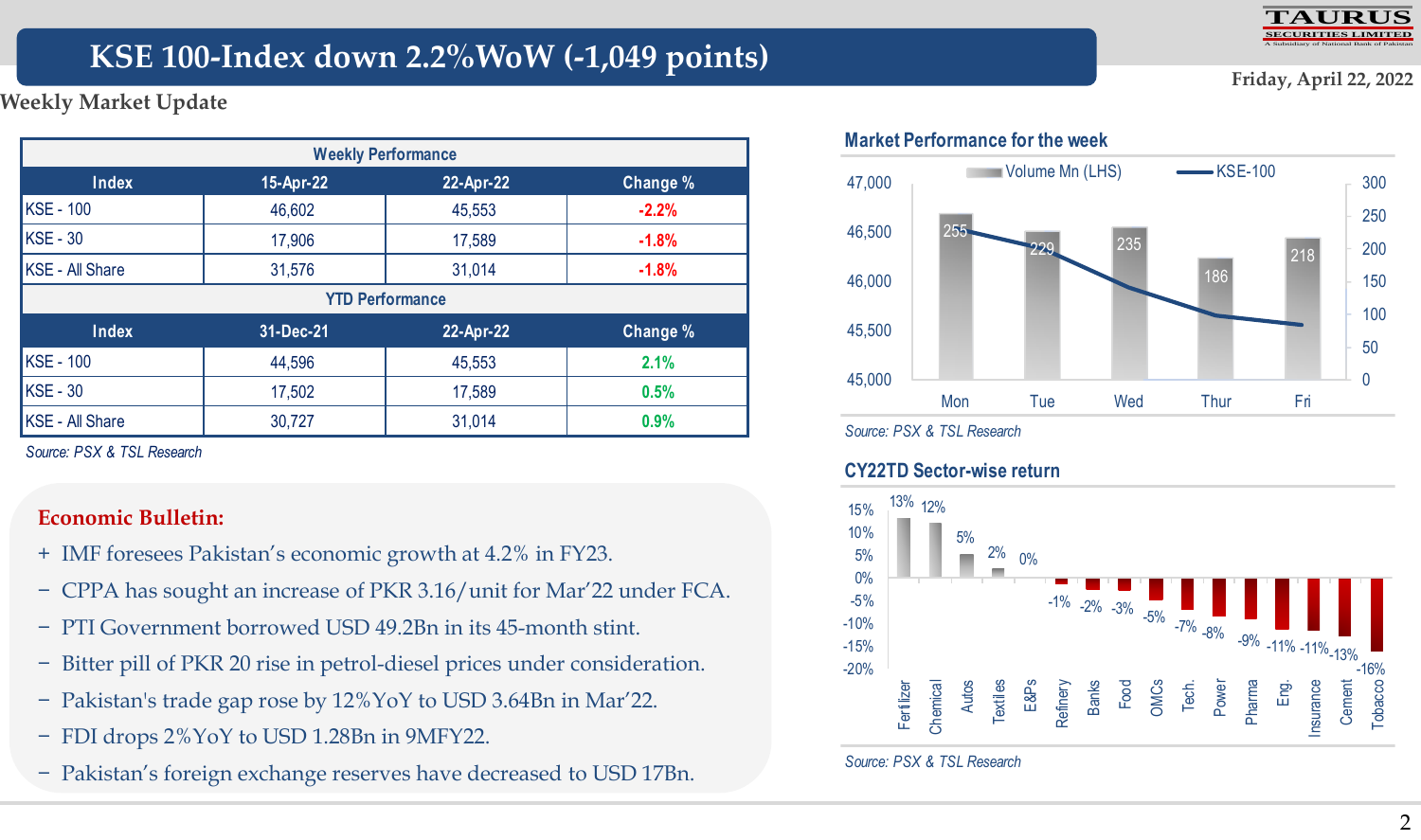# **Sector Updates**



### **Banks: - Positive**

- The Federal Government plans to borrow over PKR 5Trn from the domestic banking sector during the next three months of 2022 to finance the fiscal deficit.
- Banking sector spread jumps by 9bpsMoM to 4.67% in Mar'22.
- Banks' deposits reach PKR 20.5Trn in Mar'22.

# **Steel: - Negative**

 Global steel demand is likely to grow 0.4% to 1.84Bn tones this year, slowing from a 2.7% gain in 2021, hit by the uncertain outlook created by the conflict in Ukraine and rising.

# **Autos: - Positive**

 Auto financing rises to PKR 364Bn in March 2022. up 1.9%MoM, 27.7%YoY.

# **Pharmaceuticals: - Positive**

 Drug manufacturers have increased the prices of various medicines including life-saving drugs.

# **Telecom: - Neutral**

 OICCI has asked the Punjab Government to slash the rate of GST on telecom services from 19.5% to 13% in the coming budget 2022-23.

### **Refineries: - Positive**

 Singapore Gross Refining Margins – Asian benchmark – touched USD 20 per barrel mark – highest level at least since 2012 on the back of rising demand for refined products globally. This is expected to benefit National Refinery, Attock Refinery, CNERGY and Pakistan refinery as they process crude into refined products.

# **Textile: - Neutral to Positive**

- APTMA has urged the Government to announce a minimum support price (MSP) PKR 8,000 per maund for the cotton crop immediately.
- Textile exports surge 25%YoY to USD 14.2Bn in 9MFY22.

# **Technology: - Positive**

 Pakistan earned US USD 1.7Bn by providing different Information Technology (IT) services to various countries during the 8MFY22.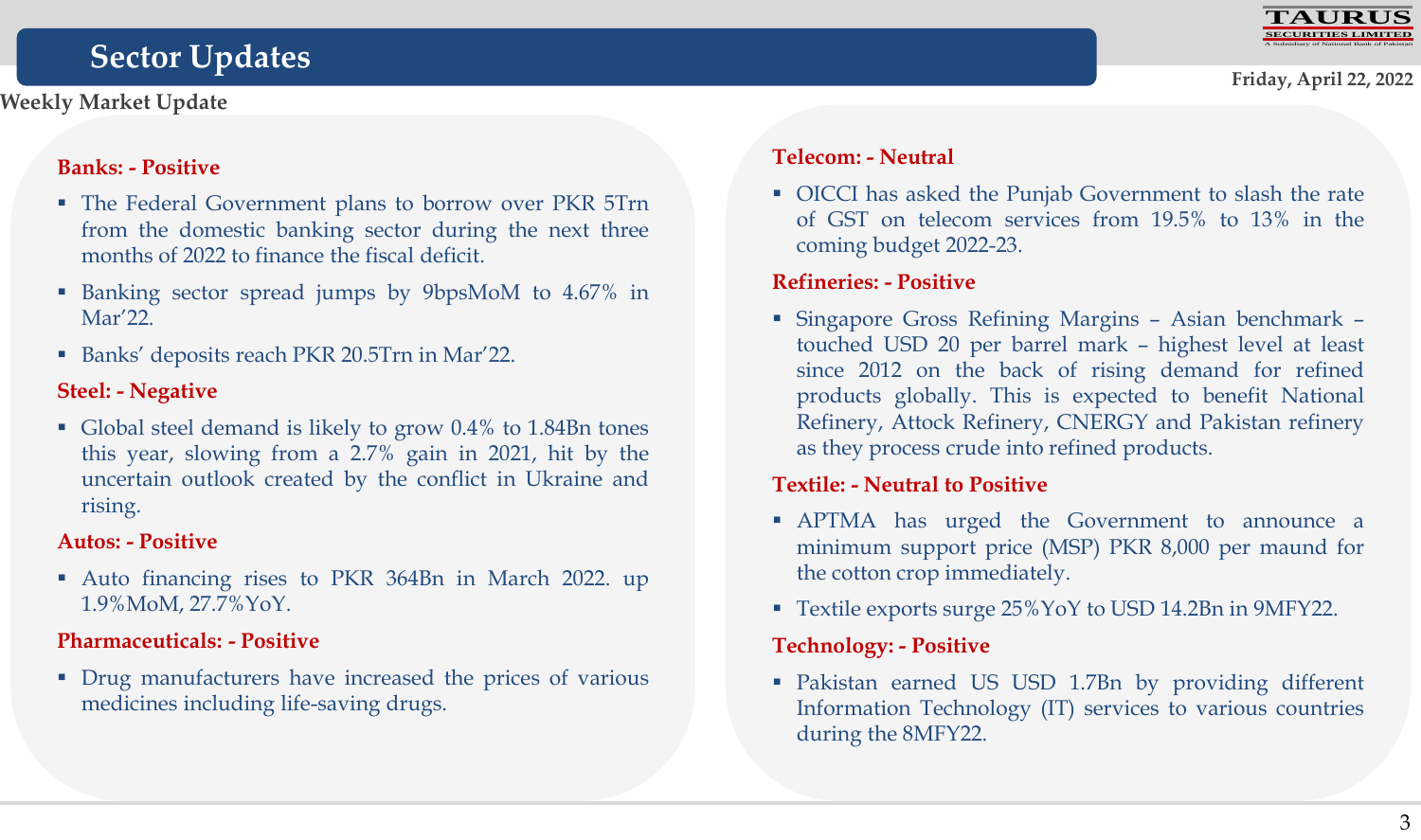

# **Major company announcements**

**Weekly Market Update**

- **PSO:** With record PKR 520Bn receivables on its books, Pakistan State Oil Limited is struggling with oil supply management as private firms and banks try to limit their exposure and volatile international oil market players prefer cash and higher premium.
- **INDU:** Indus Motor Company Limited has resumed bookings for its cars at the same old rates. The company had suspended bookings for its entire lineup on account of "current uncertain and volatile market conditions".
- **TGL:** Tariq glass Limited has informed that one of the furnaces producing float glass (Unit-I) has outlived its useful campaign life and closed for rebuild / major repair on April 18, 2022.
- **LUCK:** Lucky Motor Corporation Ltd has raised the prices of its vehicles by PKR 200,000-PKR 300,000 for the second time in less than two months.
- **WAVES:** National Bank of Pakistan has approved financing of PKR 1.5Bn to kick start the affordable housing project being developed by Waves Singer Pakistan Limited.
- **NICL:** Nimir Industrial Chemicals Limited has successfully completed the first phase of the expansion of the Chlor Alkali (Caustic Soda) plant, which has started its commercial operations.
- **EFERT:** Engro Fertilizer Limited has increased its Urea prices by PKR 100 per bag to PKR 2,018 per bag.
- **MLCF:** The directors of Maple Leaf Cement Factory Limited have recommended to shareholders to purchase/buy back up to a maximum of 25Mn issued ordinary shares of the face value of PKR 10 each by the company at the spot/current share price.
- **EPCL:** The directors of Engro Polymer and Chemicals Limited have approved a CAPEX of USD 4Mn for conducting Basic Engineering followed by a Front-End Engineering Design (FEED) study in relation to de-bottlenecking its VCM production facility to 300 KT per annum. Further, the Company has announced the successful commissioning of pure Oxygen based VCM technology at a cost of PKR 2.2Bn.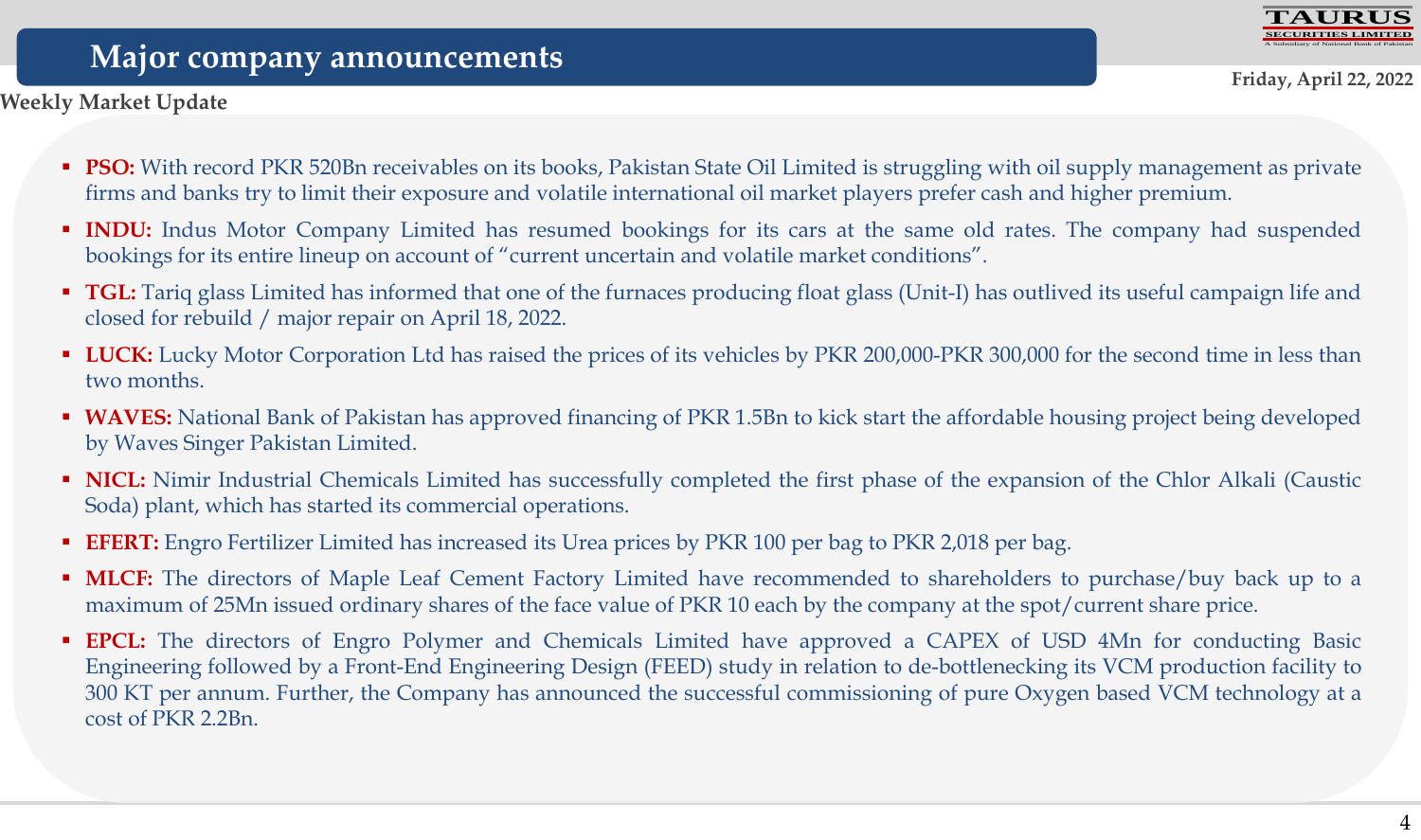#### **TAURUS SECURITIES LIMITED** A Subsidiary of National Bank of Pakistan

# **Value Traded and Volumes**

### **Weekly Market Update**



*Source: PSX & TSL Research*

### **12 Weeks Average Value Traded (PKR Bn)**



*Source: PSX & TSL Research*



*Source: PSX & TSL Research*

### **12 Weeks Average Volume Traded (Mn)**



### **Friday, April 22, 2022**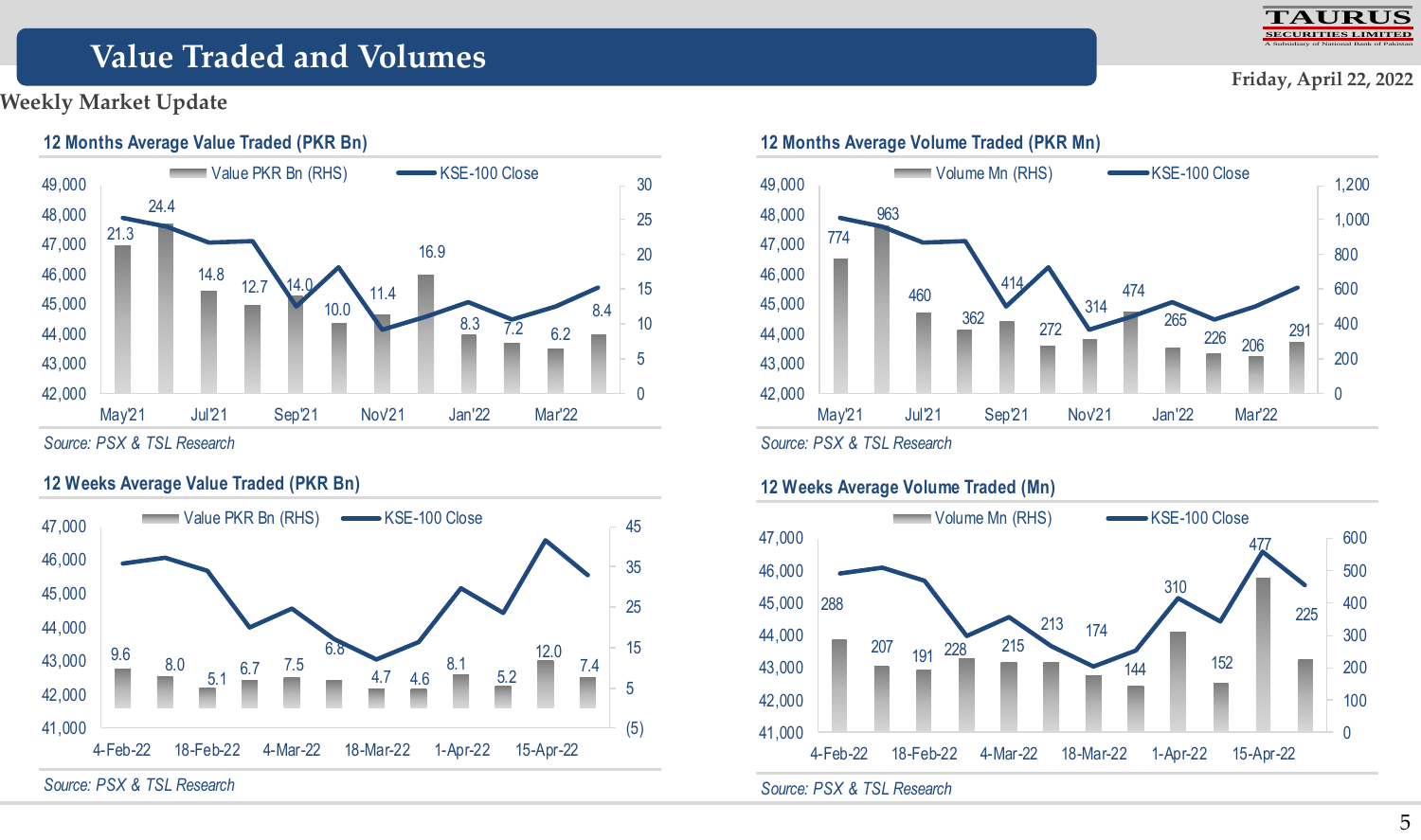# **KSE 100-Index Points Contribution**

### **Weekly Market Update**



| <b>Top 10 Positive Contributors (WoW)</b> |           |           |               |  |  |  |  |
|-------------------------------------------|-----------|-----------|---------------|--|--|--|--|
| <b>Symbol</b>                             | 15-Apr-22 | 22-Apr-22 | <b>Points</b> |  |  |  |  |
| <b>OGDC</b>                               | 81.89     | 85.44     | 56            |  |  |  |  |
| <b>FFC</b>                                | 119.24    | 121.85    | 45            |  |  |  |  |
| <b>PPL</b>                                | 73.49     | 76.14     | 43            |  |  |  |  |
| <b>LOTCHEM</b>                            | 16.01     | 19.01     | 28            |  |  |  |  |
| <b>EFERT</b>                              | 94.22     | 96.04     | 27            |  |  |  |  |
| <b>POL</b>                                | 380.71    | 386.81    | 20            |  |  |  |  |
| <b>EPCL</b>                               | 83.61     | 85.46     | 15            |  |  |  |  |
| <b>APL</b>                                | 301.84    | 324.94    | 14            |  |  |  |  |
| <b>EFUG</b>                               | 100.00    | 103.75    | 6             |  |  |  |  |
| <b>FFBL</b>                               | 24.58     | 24.93     | 4             |  |  |  |  |

*Source: PSX & TSL Research*

| <b>Top 10 Negative Contributors (WoW)</b> |           |           |               |  |  |  |  |
|-------------------------------------------|-----------|-----------|---------------|--|--|--|--|
| <b>Symbol</b>                             | 15-Apr-22 | 22-Apr-22 | <b>Points</b> |  |  |  |  |
| <b>HBL</b>                                | 116.25    | 111.31    | (90)          |  |  |  |  |
| <b>BAHL</b>                               | 71.49     | 66.74     | (85)          |  |  |  |  |
| <b>LUCK</b>                               | 609.61    | 584.59    | (70)          |  |  |  |  |
| <b>SYS</b>                                | 408.14    | 392.01    | (66)          |  |  |  |  |
| <b>PSEL</b>                               | 1670.00   | 1544.75   | (66)          |  |  |  |  |
| <b>MEBL</b>                               | 146.86    | 141.03    | (59)          |  |  |  |  |
| <b>ENGRO</b>                              | 291.58    | 284.69    | (54)          |  |  |  |  |
| <b>MCB</b>                                | 152.14    | 147.99    | (43)          |  |  |  |  |
| <b>CHCC</b>                               | 146.60    | 132.01    | (42)          |  |  |  |  |
| <b>HMB</b>                                | 49.00     | 46.05     | (34)          |  |  |  |  |

*Source: PSX & TSL Research*

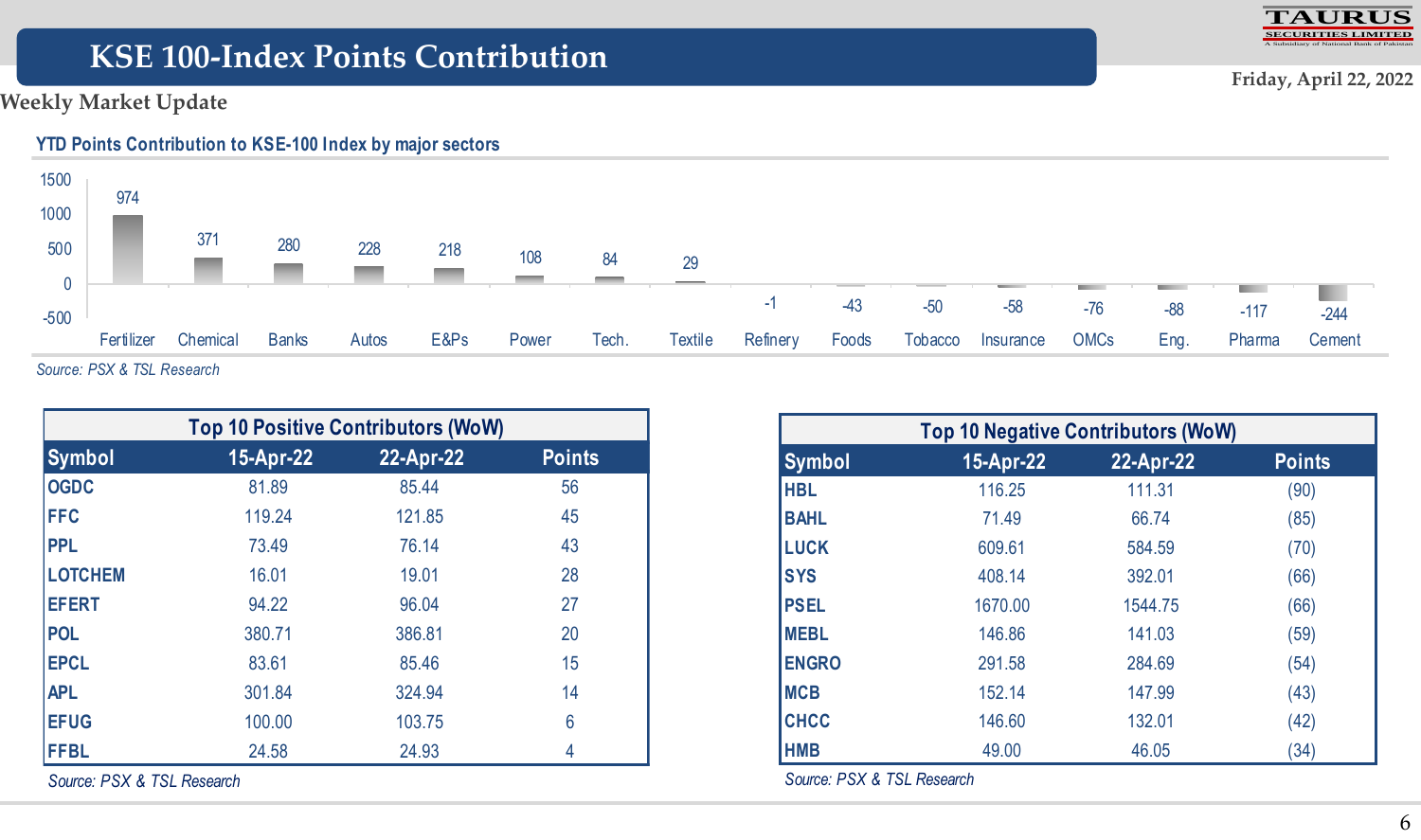

# **Outperformers and Underperformers**

### **Weekly Market Update**



*Source: PSX & TSL Research*

| <b>Top 10 Outperformers (WoW)</b>                     |     |     |       |  |  |  |  |  |  |  |
|-------------------------------------------------------|-----|-----|-------|--|--|--|--|--|--|--|
| 15-Apr-22<br>22-Apr-22<br><b>Symbol</b><br>Return (%) |     |     |       |  |  |  |  |  |  |  |
| <b>LOTCHEM</b>                                        | 16  | 19  | 18.7% |  |  |  |  |  |  |  |
| <b>APL</b>                                            | 302 | 325 | 7.7%  |  |  |  |  |  |  |  |
| <b>OGDC</b>                                           | 82  | 85  | 4.3%  |  |  |  |  |  |  |  |
| <b>EFUG</b>                                           | 100 | 104 | 3.8%  |  |  |  |  |  |  |  |
| <b>PPL</b>                                            | 73  | 76  | 3.6%  |  |  |  |  |  |  |  |
| <b>EPCL</b>                                           | 84  | 85  | 2.2%  |  |  |  |  |  |  |  |
| <b>FFC</b>                                            | 119 | 122 | 2.2%  |  |  |  |  |  |  |  |
| <b>MUREB</b>                                          | 411 | 420 | 2.2%  |  |  |  |  |  |  |  |
| <b>JVDC</b>                                           | 47  | 48  | 2.1%  |  |  |  |  |  |  |  |
| <b>EFERT</b>                                          | 94  | 96  | 1.9%  |  |  |  |  |  |  |  |

*Source: PSX & TSL Research*

| <b>Top 10 Underperformers (WoW)</b>                   |     |     |          |  |  |  |  |  |  |  |
|-------------------------------------------------------|-----|-----|----------|--|--|--|--|--|--|--|
| 15-Apr-22<br>22-Apr-22<br><b>Symbol</b><br>Return (%) |     |     |          |  |  |  |  |  |  |  |
| <b>AVN</b>                                            | 107 | 83  | $-22.3%$ |  |  |  |  |  |  |  |
| <b>PGLC</b>                                           |     | 6   | $-13.4%$ |  |  |  |  |  |  |  |
| <b>CHCC</b>                                           | 147 | 132 | $-10.0%$ |  |  |  |  |  |  |  |
| <b>SRVI</b>                                           | 440 | 400 | $-9.0%$  |  |  |  |  |  |  |  |
| <b>FCCL</b>                                           | 19  | 17  | $-8.6%$  |  |  |  |  |  |  |  |
| <b>UNITY</b>                                          | 27  | 25  | $-8.4%$  |  |  |  |  |  |  |  |
| <b>MUGHAL</b>                                         | 90  | 83  | $-8.2%$  |  |  |  |  |  |  |  |
| <b>YOUW</b>                                           | 6   | 6   | $-8.1%$  |  |  |  |  |  |  |  |
| <b>KAPCO</b>                                          | 31  | 29  | $-8.1%$  |  |  |  |  |  |  |  |
| <b>PKGS</b>                                           | 433 | 400 | $-7.6%$  |  |  |  |  |  |  |  |

*Source: PSX & TSL Research*

**Friday, April 22, 2022**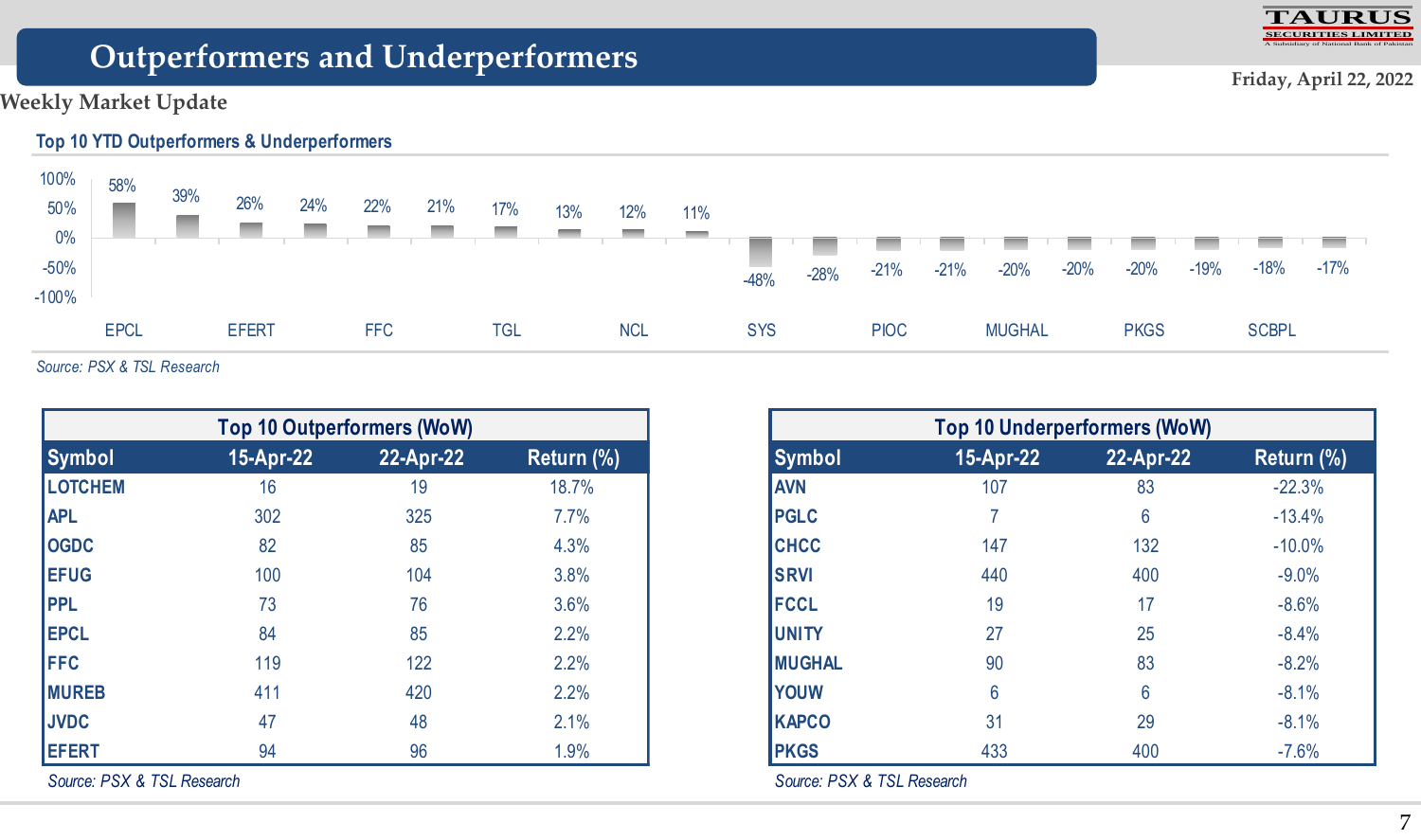

# **Foreign portfolio investment for the week**

**Friday, April 22, 2022**

**Weekly Market Update**

| Weekly Portfolio Flows - FIPI vs LIPI (USD Mn) |                  |                   |        |              |               |        |         |              |             |               |        |        |
|------------------------------------------------|------------------|-------------------|--------|--------------|---------------|--------|---------|--------------|-------------|---------------|--------|--------|
|                                                | <b>FIPI</b>      |                   |        |              | <b>LIPI</b>   |        |         |              |             |               |        |        |
| <b>Sectors</b>                                 | <b>Gross Buy</b> | <b>Gross Sell</b> | Net.   | <b>Banks</b> | <b>Broker</b> | Comp.  | Indivi. | <b>Funds</b> | <b>NBFC</b> | <b>Others</b> | Insur. | Net.   |
| <b>Cement</b>                                  | 1.18             | (1.13)            | 0.05   | 0.24         | 0.08          | (0.14) | 1.42    | 0.16         | (1.81)      | 0.02          | (0.02) | (0.05) |
| Banks                                          | 0.63             | (2.36)            | (1.73) | 1.34         | (0.59)        | (2.06) | 2.71    | 0.39         | 0.02        | (0.00)        | (0.07) | 1.74   |
| Technology                                     | 3.83             | (3.22)            | 0.61   | (0.45)       | (0.18)        | 0.18   | 0.77    | (0.07)       | (0.57)      | 0.00          | (0.30) | (0.62) |
| <b>Textile</b>                                 | 0.17             | (0.12)            | 0.05   | 0.19         | 0.04          | (0.05) | 0.51    | 0.07         | (0.79)      | 0.00          | (0.02) | (0.05) |
| Fertlizer                                      | 0.95             | (0.99)            | (0.04) | (3.26)       | 0.23          | 1.64   | 1.03    | 0.14         | (0.43)      | (0.00)        | 0.70   | 0.04   |
| <b>Others</b>                                  | 6.57             | (6.54)            | 0.03   | 0.14         | 0.49          | 2.00   | 1.04    | (0.31)       | (3.20)      | (0.01)        | (0.19) | (0.04) |
| <b>OMC</b>                                     | 0.52             | (0.55)            | (0.03) | 0.19         | (0.05)        | (0.18) | 0.20    | (0.03)       | (0.12)      | 0.00          | 0.01   | 0.03   |
| <b>E&amp;P</b>                                 | 0.70             | (0.76)            | (0.05) | 0.30         | 0.22          | (0.60) | (0.74)  | (0.61)       | 1.29        | (0.02)        | 0.22   | 0.06   |
| Power                                          | 0.59             | (0.31)            | 0.28   | 0.07         | (0.06)        | 0.08   | 0.15    | (0.00)       | (0.51)      | (0.00)        | 0.00   | (0.28) |
| <b>Food</b>                                    | 0.52             | (0.66)            | (0.14) | 0.01         | 0.33          | 0.01   | (0.06)  | (0.07)       | (0.18)      | 0.00          | 0.10   | 0.14   |
| Total                                          | 15.66            | (16.64)           | (0.97) | (1.24)       | 0.52          | 0.87   | 7.03    | (0.33)       | (6.31)      | (0.01)        | 0.44   | 0.97   |

*Source: NCCPL & TSL Research*

- Foreigners (including overseas Pakistanis) were net sellers of USD 0.97Mn worth of shares.
- Individuals were the biggest buyers on the local front followed by Companies.
- NBFCs were the major sellers followed by Banks.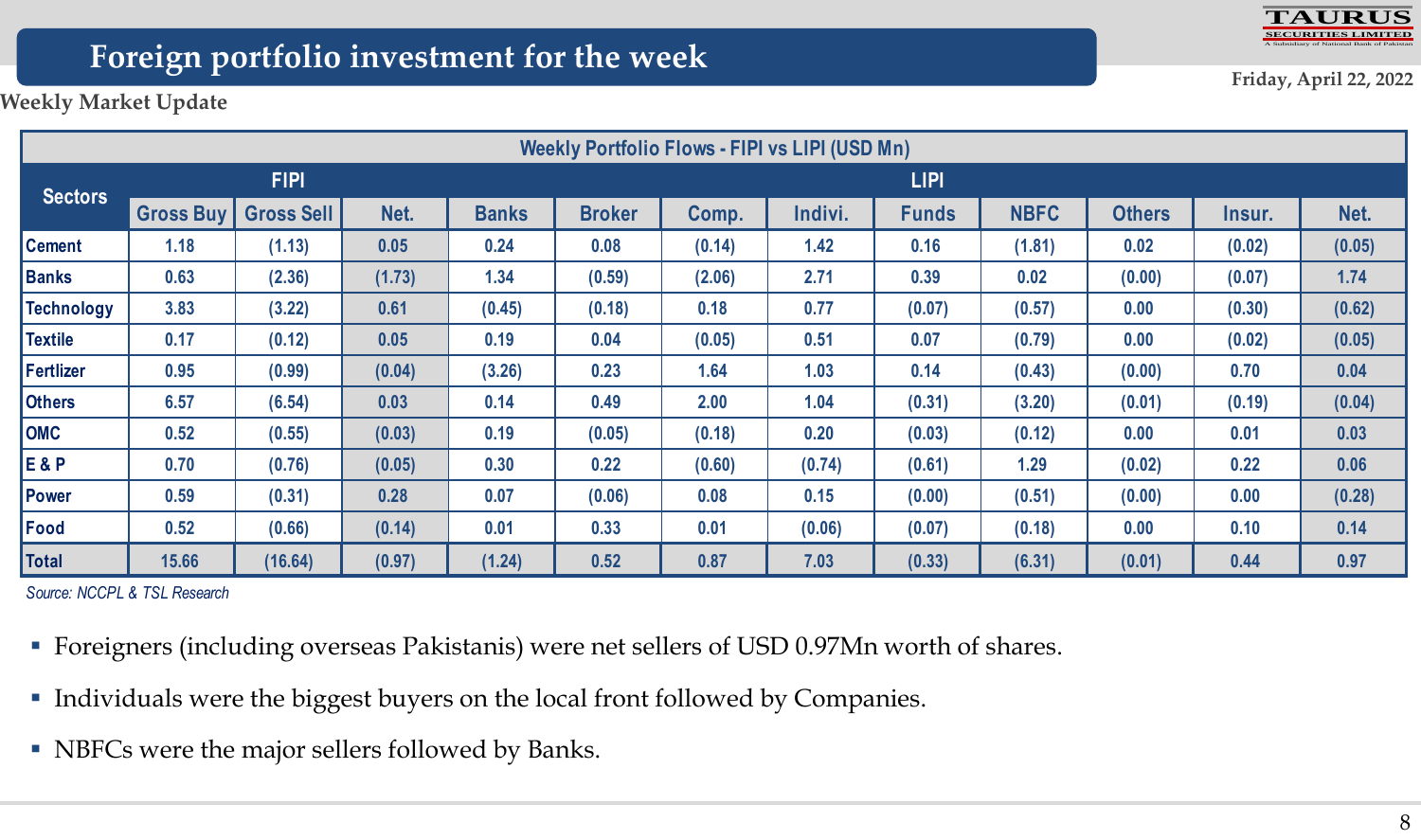# **Local portfolio investment flows for the week**

### **Weekly Market Update**



*Source: NCCPL & Research*



*Source: NCCPL & TSL Research*



### **Insurance activity for the week (USD Mn)**



### **Banks/DFIs activity for the week (USD Mn)**



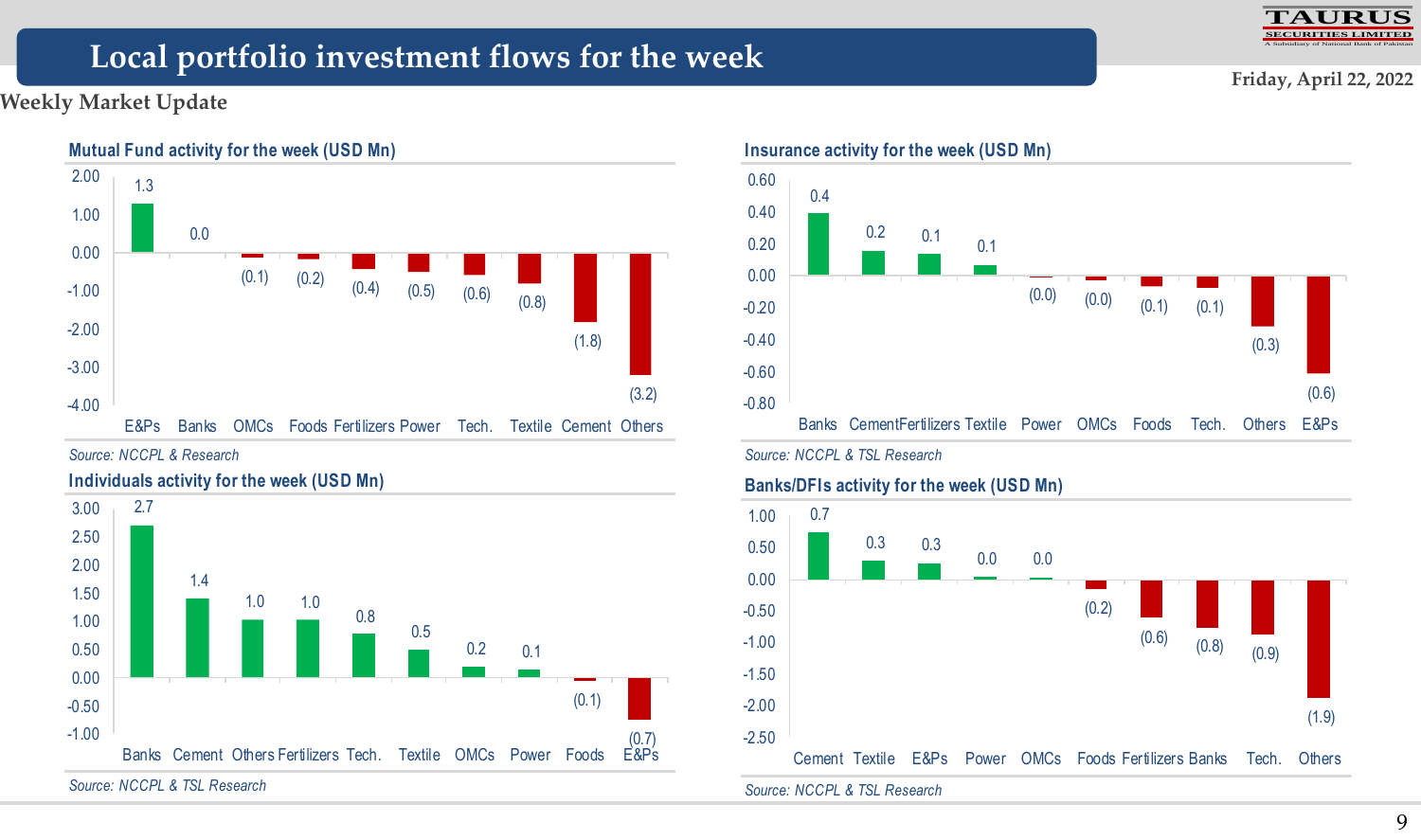

#### **SECP Research Entity Notification Number: REP-040 Analyst Certification**

The research analyst(s), if any, denoted by AC on the cover of this report, who exclusively reports to the research department head, primarily involved in the preparation, writing and publication of this report, certifies that (1) the views expressed in this report are unbiased and independent opinions of the Research Analyst which accurately reflect his/her personal views about all of the subject companies/securities and (2) no part of his/her compensation was, is or will be directly or indirectly related to the specific recommendations or views expressed in this report. The research analyst or any of its close relatives do not have a financial interest in the securities of the subject company aggregating more than 1% of the value of the company and the research analyst or its close relative have neither served as a director/officer in the past 3 years nor received any compensation from the subject company in the past 12 months. The Research analyst or its close relatives have not traded in the subject security in the past 7 days and will not trade in next 5 days.

#### **Disclosure of Financial Interest**

TSL or any of its officers and directors does not have a significant financial interest (above 1% of the value of the securities of the subject company) in the securities of the subject company. However, NBP and BOK, being associates of TSL, may trade or have significant financial interest, under normal course of business, in the subject company from time to time. Under normal course of business, TSL, their respective directors, officers, representatives, employees and/or related persons may have a long or short position in any of the securities or other financial instruments mentioned or issues described herein at any time and may make a purchase and/or sale, or offer to make a purchase and/or sale of any such securities or other financial instruments from time to time in the open market or otherwise. TSL or its employees may trade contrary to the recommendation given by TSL Research through this report or any other. TSL may be providing, or have provided within the previous twelve months, significant advice or brokerage services to the subject company. TSL may have, within the past twelve months, served as manager or co-manager of a public offering of securities for, or currently may make a primary market in issues of, any or all, the entities mentioned in this report or received compensation for corporate advisory services, brokerage services or underwriting services from the subject company. TSL or any other of its officers and directors have neither served as a director/officer in any company under TSL research coverage in the past 3 years nor received any compensation from the subject company in the past 12 months.

#### **Disclaimer**

This report has been prepared by Taurus Securities Ltd (hereinafter referred as TSL) and is provided for information purposes only. Under no circumstances is to be used or considered as an offer to sell or solicitation of any offer to buy. While all reasonable care has been taken to ensure that the information contained therein is not untrue or misleading at the time of publication, we make no representation as to its accuracy or completeness and it should not be relied upon as such. This report is provided solely for the information of professional advisers who are expected to make their own investment decisions without undue reliance on this report. Statements regarding future prospects may not be realized while all such information and opinions are subject to change without notice. TSL recommends investors to independently evaluate particular investments and strategies and it encourages investors to seek the advice of a financial advisor.

Investments in capital markets are subject to market risk and TSL accepts no responsibility whatsoever for any direct or indirect consequential loss arising from any use of this report or its contents. In particular, the report takes no account of the investment objectives, financial situation and particular need of individuals, who should seek further advice before making any investment or rely upon their own judgment and acumen before making any investment. The views expressed in this document are those of the TSL Research Department and do not necessarily reflect those of TSL or its directors.

TSL may, to the extent permissible by applicable law or regulation, use the above material, conclusions, research or analysis in which they are based before the material is disseminated to their customers.

TSL, as a full-service firm, has/intends to have business relationships, including investment-banking relationships, with the companies in this report. Investors should be aware of that the TSL may have a conflict of interest that could affect the objectivity of the report. Investors should consider this report as only a single factor in making their investment decision.

TSL claims responsibility for Research or other publication disseminating ONLY through its official channels (email address, TSL Web etc.) and DOES NOT take ownership/responsibility for report(s) circulated through other sources (social media, website, blogs etc.) under the name of the organization. TSL Management reserves the right to take action against unauthorized reproduction, distribution or publication of its reports.